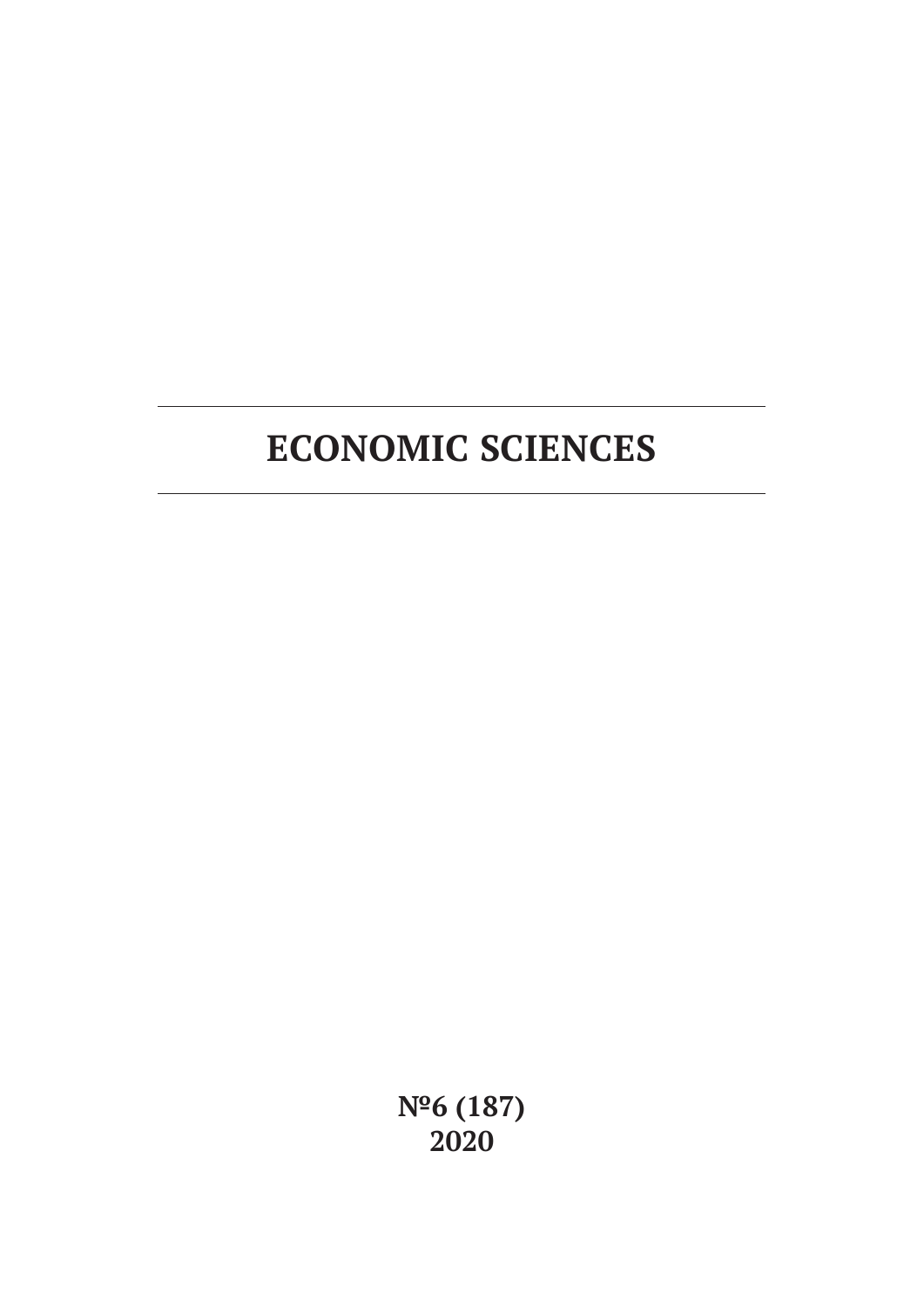#### **Editorial Council**

**V.V. Artiakov** — Doctor of Economics, Member of Russian Academy of Engineering

**R.S. Grinberg** — Doctor of Economics, Professor, Institute of Economy of Russian Academy of Sciences,

**A.G. Griaznova** — Doctor of Economics, Professor, President of Financial University under the Government of the Russian Federation

**A.G. Zeldner** — Doctor of Economics, Professor, Institute of Economy of Russian Academy of Sciences

**N.G. Kuznetsov** — Doctor of Economics, Professor, Rostov State University of Economics

**V.N. Ovchinnikov** — Doctor of Economics, Professor, Southern Federal University

**A.L. Porokhovski** — Doctor of Economics, Professor, Moscow State University named after M.V. Lomonosov

**S.N. Silvestrov** — Doctor of Economics, Professor, Financial University under the Government of the Russian Federation

**A.N. Shokhin** — Doctor of Economics, Professor

**M.A. Eskindarov** — Doctor of Economics, Professor, Rector of Financial University under the Government of the Russian Federation

The journal is included in the list of the Higher Accreditation Committee of The Ministry of Education and Science of Russia of the leading scientific journals and publications issued in the Russian Federation, where the main scientific results of the scientific theses for the degrees of Doctor and Candidate of Science can be found

Founder: LLC "Economic Sciences" Address: 125057, Moscow, Chapaevskii per., 3-775 E-mail: info@ecsn.ru WWW: http://ecsn.ru

The Certificate of registration of mass media: ПИ № ФС77–21147 from 28.06.2005

Subscription index 20387 (Agency "Rospechat")

ISSN 2072–0858

Issue date 15.07.2020 Format 60х84/8 Printed signatures 18.6 500 copies Printed by "24 Print" Ltd

#### **Editorial Board**

**V.A. Meshcherov** — Doctor of Economics, Professor, Chief Editor of the Journal «Economic Sciences»

**F.F. Sterlikov** — Doctor of Economics, Professor, Moscow State University of Technologies and Management named after K.G. Razumovskiy

**A.G. Zeldner** — Doctor of Economics, Professor, Institute of Economy of Russian Academy of Sciences

**E.V. Zarova** — Doctor of Economics, Professor, Plekhanov Russian University of Economics

**A.E. Karlik** — Doctor of Economics, Professor, St.-Petersburg State University of Economy and Finance

**N.G. Kuznetsov** — Doctor of Economics, Professor, Rostov State University of Economics

**V.N. Ovchinnikov** — Doctor of Economics, Professor, Southern Federal University

**S.N. Silvestrov** — Doctor of Economics, Professor, Financial University under the Government of the Russian Federation

**K.N. Korischenko** — Doctor of Economics, Professor, Russian Presidential Academy of National Economy and Public Administration

**A.A. Bakulina** — Doctor of Economics, Professor, Financial University under the Government of the Russian Federation

**V.A. Savinova** — Doctor of Economics, Professor, Samara State University of Economics

**E.N. Valiyeva** — Doctor of Economics, Professor, Samara State University of Economics

**G.D. Fainshtein** — PhD in Economics, Tallinn University of Technology

**V.A. Piskunov** — Doctor of Economics, Professor, Samara State University of Economics

**A.M. Petrov** — Doctor of Economics, Professor, Financial University under the Government of the Russian Federation

**P.V. Pavlov** — Doctor of Economics, Associate Professor, Southern Federal University

**O.A. Khokhlova** — Doctor of Economics, Professor, East-Siberian University of Technology and Management

#### **Chief Editor:**

**V.A. Meshcherov** — Doctor of Economics, Professor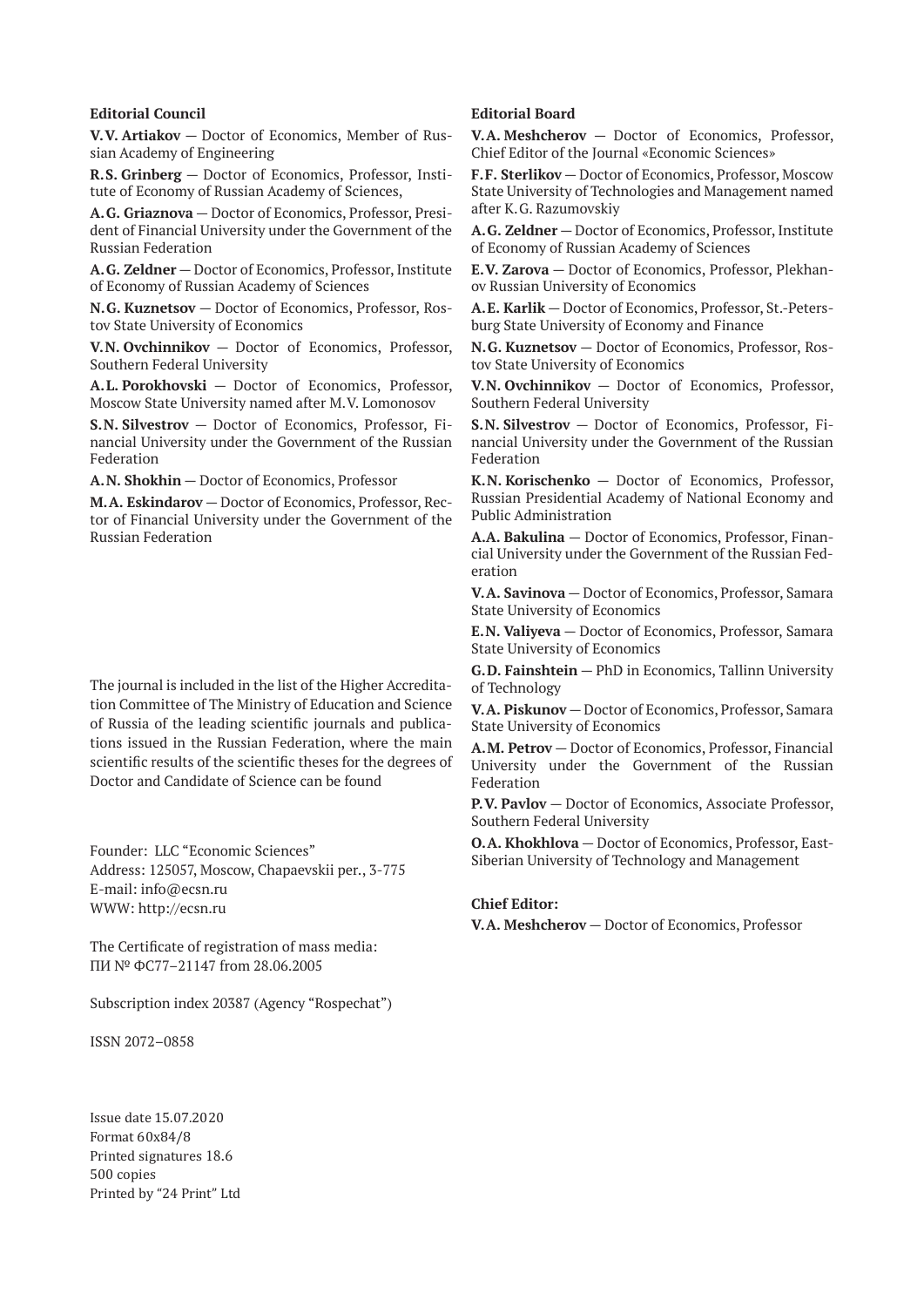### **CONTENTS**

### **ECONOMIC THEORY**

| Mihailov A.M., Mishina M.S. Analysis of the state and problems of development the Russian |  |
|-------------------------------------------------------------------------------------------|--|
|                                                                                           |  |

# **ECONOMICS AND MANAGEMENT OF NATIONAL ECONOMY**

| Alekseev A.A., Fomin E.P., Fomina N.E., Titov A.B. Recycling industry: economics                    |
|-----------------------------------------------------------------------------------------------------|
| Bizhoev B.M. Institutional and economic technologies of inter-level architecture                    |
| Vasilchenko M.Y. Trends in the potential of livestock feed resources under the influence            |
| Galkina M.N., Bukhtik M.I., Kievich A.V. Labor resources: classification and methodology            |
| Ganeev A.M. Territories of advanced socio-economic development: features and prospects  150         |
| <b>Cabbarova G.I.</b> Modern state of the investment attractiveness of the Azerbaijani economy  150 |
| Ermolova O.V., Kirsanov V.V., Ostapenko T.V. Interindustry level of interactions                    |
| Karlik A.E., Platonov V.V., Kuzyaev D.A. Exploratory factor analysis for the identification         |
| Knyazeva N.V., Pavlova K.S. Problems of assessing the quality of tax advice in digital              |
| Niyazova I.M. Conflict risks as a result of the coronavirus infection pandemic in health  152       |
| Potapov A.P. Evaluation of volumes of agrarian production depending on the structure                |
| Strokov A.A. Human resources for the digital economy. Digitalization of education.                  |
| Sukhareva E.V. Planning the efficient operation of a thermal power plant  154                       |
|                                                                                                     |
| Yu Jinchen Model of influence of the investment structure on the results of construction            |

# **FINANCE, MONEY CIRCULATION AND CREDIT**

| Khrustova L.E., Pukhova M.M. Determination of Industrial Factors of Public-Private       |  |
|------------------------------------------------------------------------------------------|--|
| <b>BOOK KEEPING, STATISTICS</b>                                                          |  |
| <b>Basova M.M.</b> The role of non-financial reporting in improving company's image  157 |  |
| <b>Petrov A.M.</b> The role and importance of control of the movement of fixed assets    |  |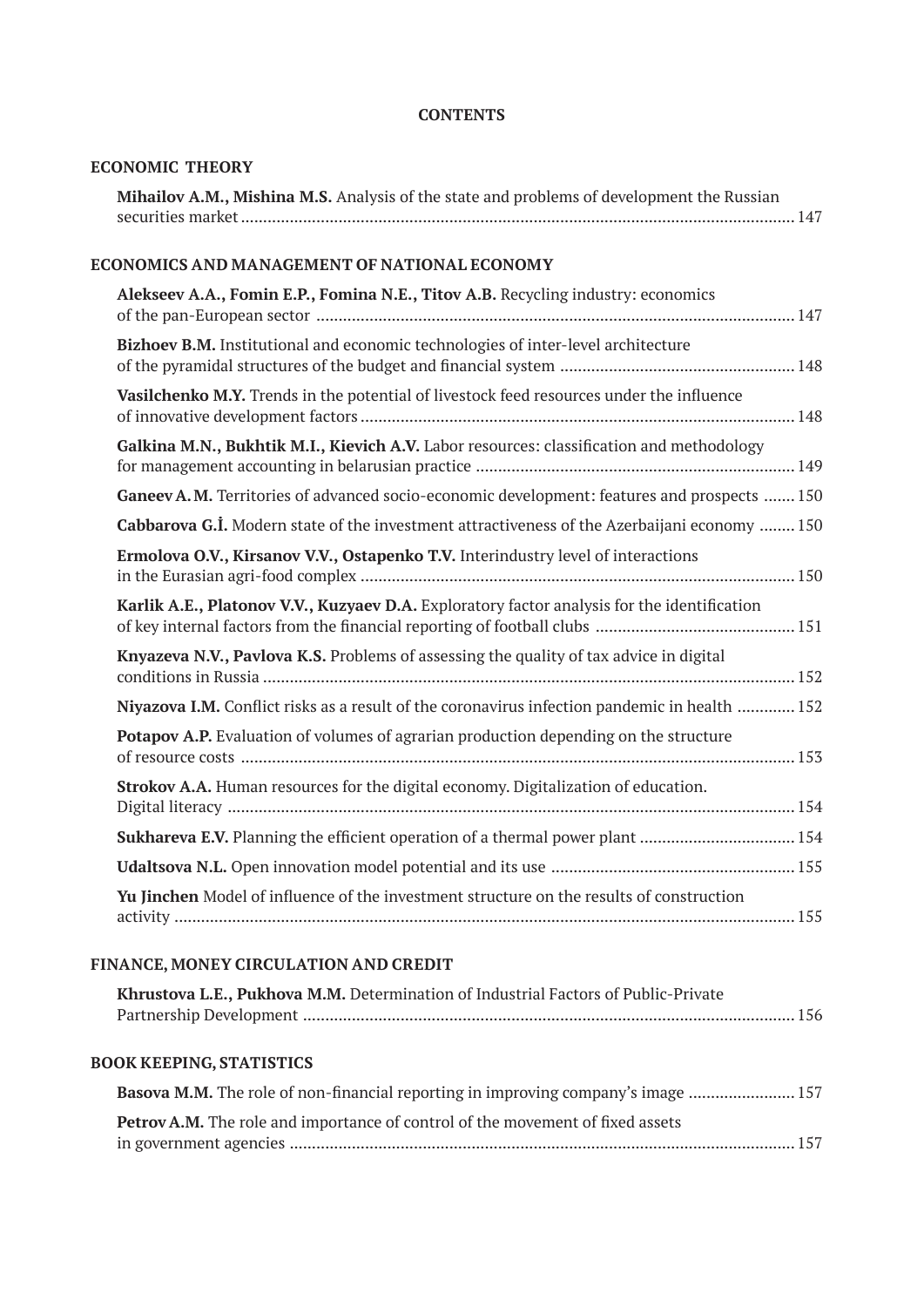| <b>Shlychkov D.S.</b> Planning of cost of services in the housing and communal industry |  |
|-----------------------------------------------------------------------------------------|--|
|                                                                                         |  |
| <b>Yurchenko K.A.</b> Modeling and system approach to the problem of corruption         |  |

### **WORLD ECONOMY**

| <b>Alekseev P.V.</b> Analysis of competitive potential of Swedish krona in the global monetary |  |
|------------------------------------------------------------------------------------------------|--|
|                                                                                                |  |
|                                                                                                |  |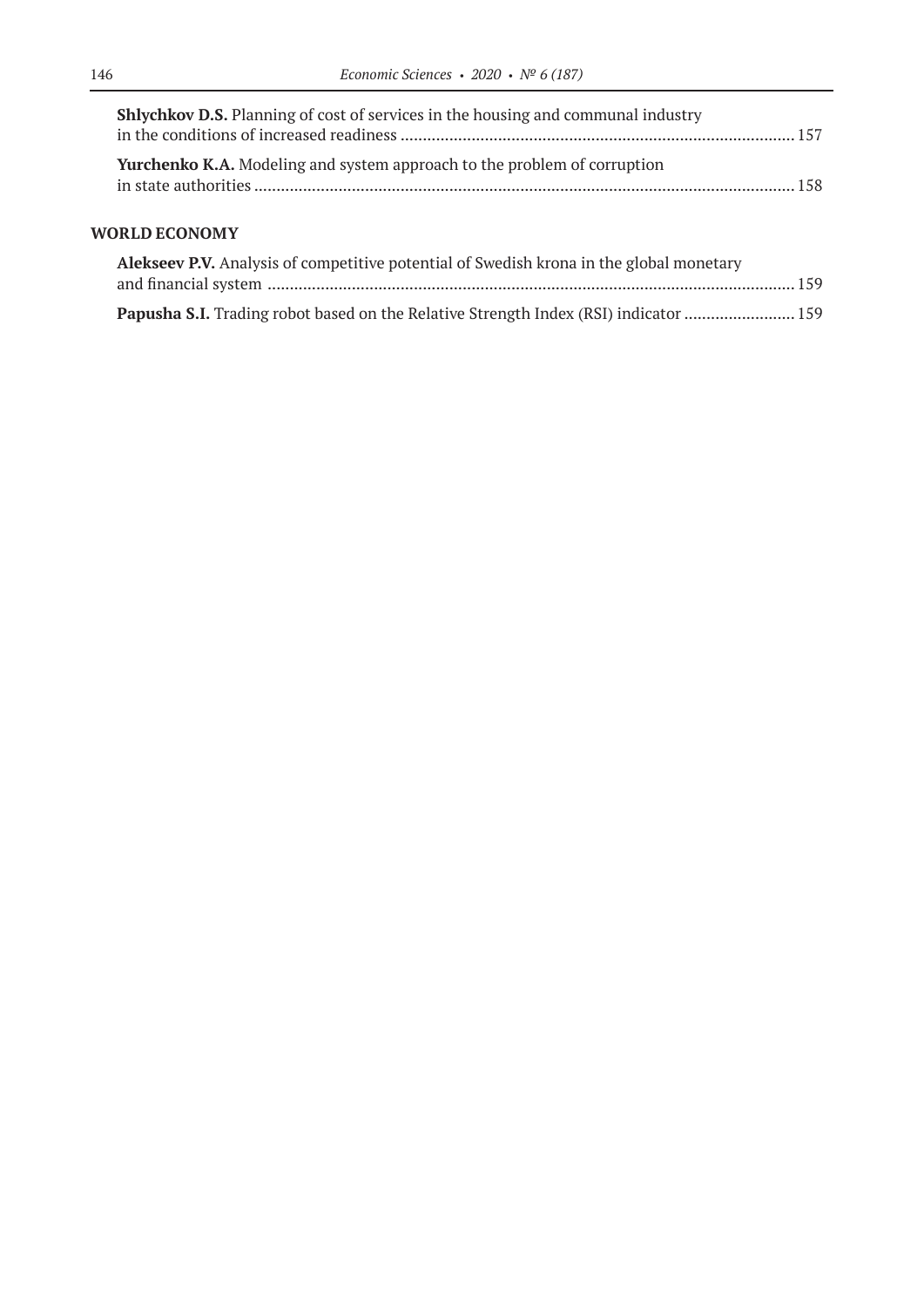# **ECONOMIC THEORY**

## **ANALYSIS OF THE STATE AND PROBLEMS OF DEVELOPMENT THE RUSSIAN SECURITIES MARKET**

© 2020 **Mihailov Aleksandr Mihailovich**

Doctor of Economics, Professor Samara State University of Economics, Samara, Russia E-mail: 2427994@mail.ru

© 2020 **Mishina Maria Sergeevna**

Student Samara State University of Economics, Samara, Russia E-mail: ai496302@gmail.com

Securities are currently one of the more flexible financial instruments. They can also be considered one of the main attributes relative to any turnover. As a participant in the turnover of goods, they can be one of the ways of crediting, as well as a means of payment, replacing cash. In a market economy, the Russian securities market cannot cope with a variety of tasks and problems that hinder its further development.

*Keywords: Russian securities market, stock market, securities, index dynamics, regulation, conflict of interest, capitalization, information technology*

### **ECONOMICS AND MANAGEMENT OF NATIONAL ECONOMY**

### **RECYCLING INDUSTRY: ECONOMICS OF THE PAN-EUROPEAN SECTOR**

© 2020 **Alekseev Andrey Alekseevich**

Doctor of Economics, Professor Saint Petersburg State University of Economics, Saint Petersburg, Russia E-mail: idc@unecon.ru

© 2020 **Fomin Evgeny Pimenovich**

Doctor of Economics, Professor, Head of the Department of Taxation and Audit Samara State University of Economics, Samara, Russia E-mail: fomin@sseu.ru

© 2020 **Fomina Natalia Evgenievna**

Doctor of Economics, Associate Professor, General Director, United Match Company JSC, St. Petersburg, Russia E-mail: natalia.fomina@mail.ru

> © 2020 **Titov Anton Borisovich** Doctor of Economics, Professor, Projector ANOO «Water Academy», St. Petersburg, Russia E-mail: titovanton@bk.ru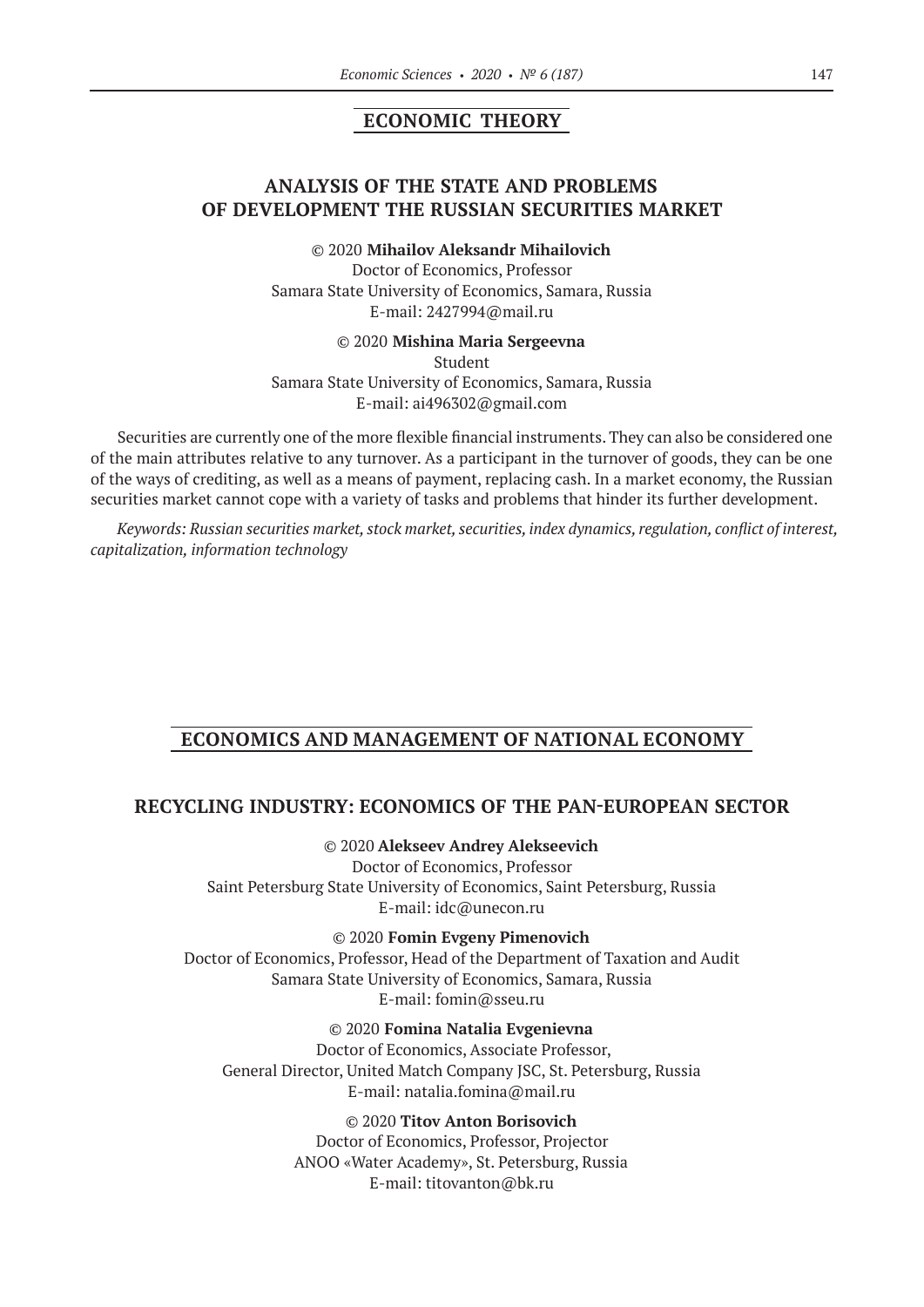This publication presents the results of a statistical study of the financial performance of the pan-European recycling industry. The study was conducted within the framework of the dilemma about institutional affiliation, stakeholders of the secondary circulation system: the ecological function is opposed to the entrepreneurial one. The main segments of the recycling industry are highlighted and described, classified according to the effectiveness and efficiency of operating activities. The presented research results are an actualization of the issue of the economics of the recycling industry, considered in publications (2011–2014) of the Waste Management SE-500 grant.

*Key words: circular economy, recycling, construction, innovation, entrepreneurship, industry*

# **INSTITUTIONAL AND ECONOMIC TECHNOLOGIES OF INTER-LEVEL ARCHITECTURE OF THE PYRAMIDAL STRUCTURES OF THE BUDGET AND FINANCIAL SYSTEM**

#### © 2020 **Bizhoev Betal Muratovich**

Postgraduate, North Caucasian Research Institute of Economic and Social Problems Southern Federal University E-mail: bizhoevbetal@mail.ru

During the crisis, institutional failures of the pyramidal model of the fiscal system appeared. The formation of a sustainable architecture for the fiscal system requires the process of institutional design and transformation of the financial system at various levels. An empirical assessment of the imbalance in the quantitative aspect of the federal, regional and municipal level of the public procurement system. The directions of increasing the efficiency of inter-level architecture are proposed.

*Keywords: budget, finance, procurement, institutional design, financial and budget system, budget federalism, inter-level architecture.*

### **TRENDS IN THE POTENTIAL OF LIVESTOCK FEED RESOURCES UNDER THE INFLUENCE OF INNOVATIVE DEVELOPMENT FACTORS**

© 2020 **Vasilchenko Мarianna Yakovlevna**

Сandidate of Economic Sciences, Senior Researcher Federal State Budgetary Institute of Science of Russian Academy of Science Institute of Agrarian Problems of Russian Academy of Science, Saratov, Russia. E-mail: mari.vasil4enko@yandex.ru

Trends of changes in the potential of production and processing of animal feed resources in Russia under the influence of factors of innovative development are studied. Indicators of the innovative profile of animal husbandry, production and processing of animal feed resources that characterize the possibility of forming innovative product chains are proposed. The prospects for the formation of the feed base are determined, taking into account the structural changes in the organization of feed production and the process of digitalization of agriculture. Scenarios of livestock feed demand are substantiated, including taking into account the challenges of the coronavirus pandemic.

*Keywords: agro-industrial complex, state support, innovative profile, livestock, feed resources, coronavirus pandemic*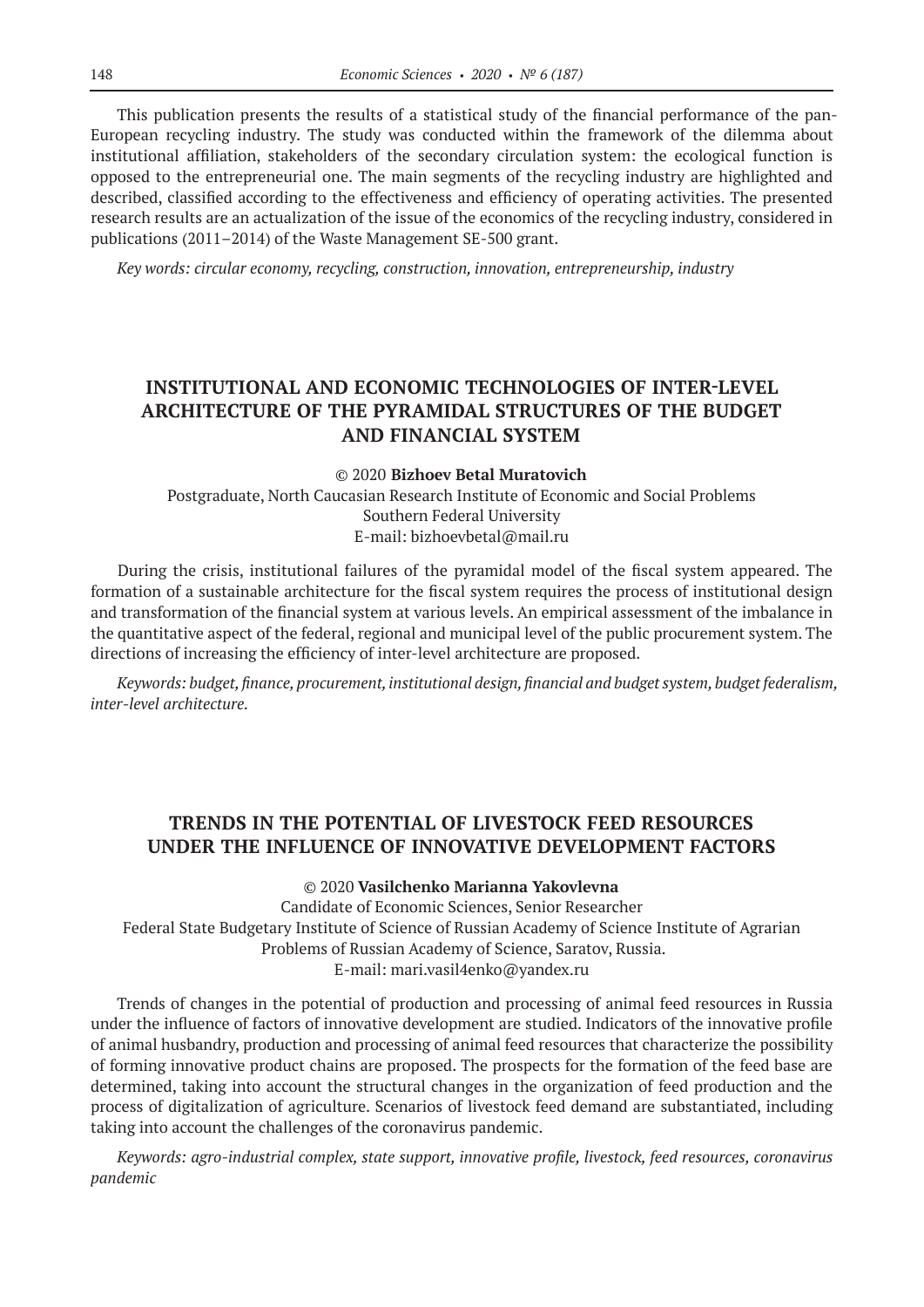- 1. *Kulistikova T., Maksimova E.* the Ministry of agriculture has developed a program for the development of the feed industry.— URL: https://www.agroinvestor.ru/analytics/news/32736‑minselkhoz-razrabotal-programmurazvitiya-kormovoy-industrii/.
- 2. *Potapov A.P.* Ensuring resource independence of agricultural production in the context of food security in Russia // Problems of forecasting. 2019. no. 5. Pp. 120–129.
- 3. Market of protein ingredients of compound feeds.— URL: https://www.tsenovik.ru/articles/obzory-i-prognozy/ rynok-proteinovykh-ingredientov-kombikormov/.
- 4. The Ministry of agriculture estimates the need of livestock breeders for soybean meal at the level of 5 million tons.— URL: https://pticainfo.ru/news/? ELEMENT\_ID=52181.
- 5. Report on the state and use of agricultural land in the Russian Federation in 2018. Moscow: Rosinformagrotech, 2020.— 340 p.— URL: http://mcxac.ru/up load/ iblock/c0c/ c0ccac7d40b051325fcef23aa79a3e00.pdf.
- 6. Feed Engineering an innovative approach to the management of feed resources.— URL: https://www.dairynews. ru/news/kormoinzhiniring-innovatsionnyy-podkhod-v-upravlen.html.
- 7. *Orlova N.*Plus 1.1 million tons of feed. Features of development of the feed industry / / Agroinvestor, January 10, 2019.— URL: https://www.agroinvestor.ru/markets/article/31005‑plyus‑1–1‑mln-tonn-po-kormam/.
- 8. The high-tech project «Protein of Russia»Starts.— URL: ttps://www.dairynews.ru/news/.
- 9. Main trends and medium-term scenarios for the development of feed production.— URL: http://mcx.ru/upload/ iblock/ 20f/20f22f553 eb26f7341b3fbfcd89071a3.pdf.

# **LABOR RESOURCES: CLASSIFICATION AND METHODOLOGY FOR MANAGEMENT ACCOUNTING IN BELARUSIAN PRACTICE**

### © 2020 **Galkina Marina Nikolaevna**

Assistant of the Department of Financial Management Polessky State University, Pinsk, Republic of Belarus Е-mail: gal.79@mail.ru

#### © 2020 **Bukhtik Marina Igorevna**

PhD in Economics, Associate Professor of the Department of Financial Management Polessky State University, Pinsk, Republic of Belarus Е-mail: marina\_buhtik@mail.ru

### © 2020 **Kievich Alexander Vladimirovich**

Doctor of Economics, Professor of the Department of Financial Management Polessky State University, Pinsk, Republic of Belarus E-mail: a.v.kievich@yandex.ru

The article proposes the classification of labor costs by functional purpose; structural units; frequency of execution and depending on the sources of their financing. In order to generate and summarize information on the amount of labor costs of organizations, the author proposes the use of separate synthetic and analytical accounts.

*Keywords: labor resources, labor costs, classification of labor resources, remuneration, management accounting.*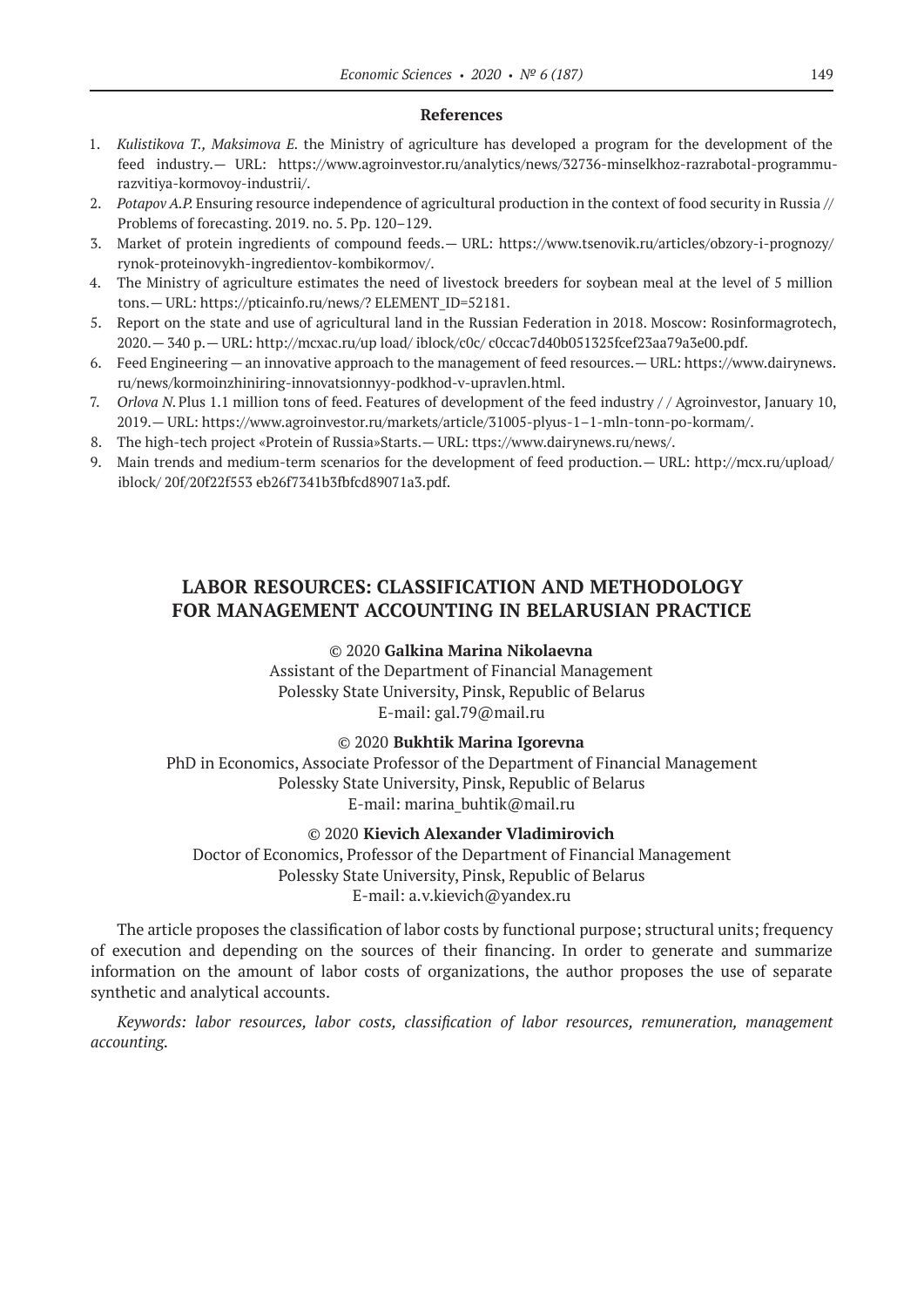### **TERRITORIES OF ADVANCED SOCIO-ECONOMIC DEVELOPMENT: FEATURES AND PROSPECTS**

© 2020 **Ganeev A.M.**

Researcher Institute of Economics of the Russian Academy of Sciences, Moscow, Russia E-mail: Azat.g@rambler.ru SPIN: 9372–3330, AuthorID: 703748

In this article features and prospects of the functioning of territories of advanced socio-economic development is considered. The author studies the experience of creating development territories in order to attract investment in the economy of regions and the country as a whole.

*Keywords: attraction of investments, territories of the advanced socio-economic development, public-private partnership.*

# **MODERN STATE OF THE INVESTMENT ATTRACTIVENESS OF THE AZERBAIJANI ECONOMY**

### © 2020 **Cabbarova Gunel İntizam**

Doctoral student Azerbaijan University of Cooperation, Azerbaijan Republic, Baku E-mail: gunel.cabbarova@azeravtoyol.gov.az

The article explores the current state of investment attractiveness in Azerbaijan, evaluates the environment created in this area. Factors affecting the country's investment potential are put forward and investment attractiveness of the national economy is assessed.

*Keywords: investment, investment potential and attractiveness, non-oil sector.*

### **INTERINDUSTRY LEVEL OF INTERACTIONS IN THE EURASIAN AGRI-FOOD COMPLEX**

© 2020 **Ermolova Olga Vasilievna**

Doctor of Economics, Professor Institute of Agrarian Problems of the Russian Academy of Sciences, Saratov, Russia E-mail: ermolovarus@yandex.ru

© 2020 **Kirsanov Vladimir Viktorovich**

Candidate of Economic Sciences Institute of Agrarian Problems of the Russian Academy of Sciences, Saratov, Russia E-mail: vkirs@yandex.ru

### © 2020 **Ostapenko Тatyana Viktorovna**

Candidate of Economic Sciences Institute of Agrarian Problems of the Russian Academy of Sciences, Saratov, Russia E-mail: tanya\_ostapenko\_76@mail.ru

The article analyzes the development of agro-industrial integration of the states of the Eurasian Economic Union. Differences in the level of development of the agri-food complex and self-sufficiency of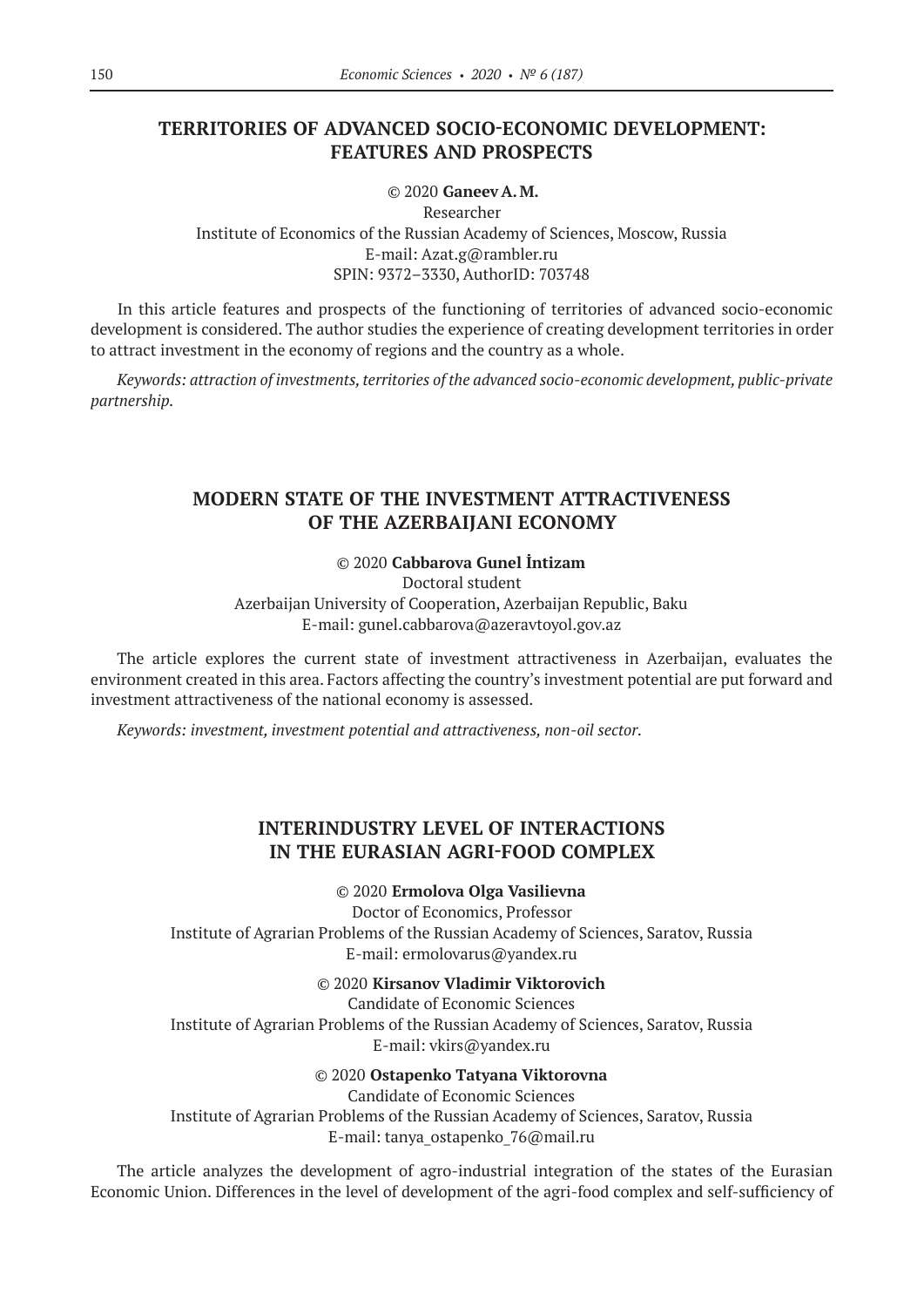countries with food are shown. The results of the study of interindustry interactions are presented; the conditions and factors for their deepening are highlighted. The main directions of deepening interindustry interactions are shown. Inclusion in global value chains is seen as a factor in increasing the competitiveness of the agri-food complex.

*Keywords: Eurasian Economic Union, agro-industrial integration, trade, industrial cooperation, value chains*

# **EXPLORATORY FACTOR ANALYSIS FOR THE IDENTIFICATION OF KEY INTERNAL FACTORS FROM THE FINANCIAL REPORTING OF FOOTBALL CLUBS**

### © 2020 **Karlik Alexander Evseevich**

Doctor of Economics, Professor,

Head of the Department of Economics and Management of Enterprises and Production Complexes St.Petersburg State University of Economics, St.Petersburg, Russia E-mail: karlik1@mail.ru

#### © 2020 **Platonov Vladimir Vladimirovich**

Doctor of Economics, Professor,

Department of Economics and Management of Enterprises and Production Complexes St.Petersburg State University of Economics, St.Petersburg, Russia E-mail: vladimir.platonov@gmail.com

#### © 2020 **Kuzyaev Daler Adyamovich**

PhD student, Department of Economics and Management of Enterprises and Production Complexes St.Petersburg State University of Economics, St.Petersburg, Russia E-mail: daler9593@mail.ru

A cognitive approach to the analysis of information of financial reporting is proposed and tested to obtain robust results required for the implementation of new management methods focused on intangible production. The approach is implemented via an exploratory factor analysis to identify key internal factors and is tested on the financial statements of football clubs. The results of the analysis showed a rather high degree of reliability and internal consistency of financial information for applying the cognitive approach for intangible industries and the real sector.

*Key words: cognitive economy; financial reporting; organizational innovation; new management methods; football*

#### **References**

- 1. *Karlik A.E., PlatonovV.V.* Resursno-orientirovannyj podhod v mezhdisciplinarnoj perspective [Resource-based view in an interdisciplinary perspective] // Finansy i biznes,  $2013 - N^{\circ}4$ . pp. 4–12.
- 2. *Platonov V.V.* Finansovye aspekty ocenki intellektual'nogo kapitala [Intellectual capital: financial perspective// Finansy i biznes.— 2006.—№ 1.— pp. 98–111.
- 3. Amadeus database.— Brussels: Bureau van Dijk 2020.— [Электронный ресурс] (https://amadeus.bvdinfo.com/ version-2019919).
- 4. *Arrindell, W. A., van der Ende. J.* An Empirical Test of the Utility of the Observations to Variables Ratio in Factor and Components Analysis // Applied Psychological Measurement.— 1985.— No 9.— pp.165–178.
- 5. *Banerjee S.* Chaos and Complexity Theory for Management: Nonlinear Dynamics.— Hershey: IGI Global, 2012, 449 pages.
- 6. *DeVellis R.F.* Scale development: Theory and applications. Thousand Oaks: Sage Publications 2003. 184 pages.
- 7. *Bergman J.-P., Knutas A., Jantunen A., Tarkiainen A., Luukka P., Karlik A., Platonov V.* Strategic Interpretation on Sustainability Issues: Eliciting Cognitive Maps of Boards of Directors. Corporate Governance // The International Journal of Business in Society.— 2016.— Vol.1.— No.16.— pp. 162–186.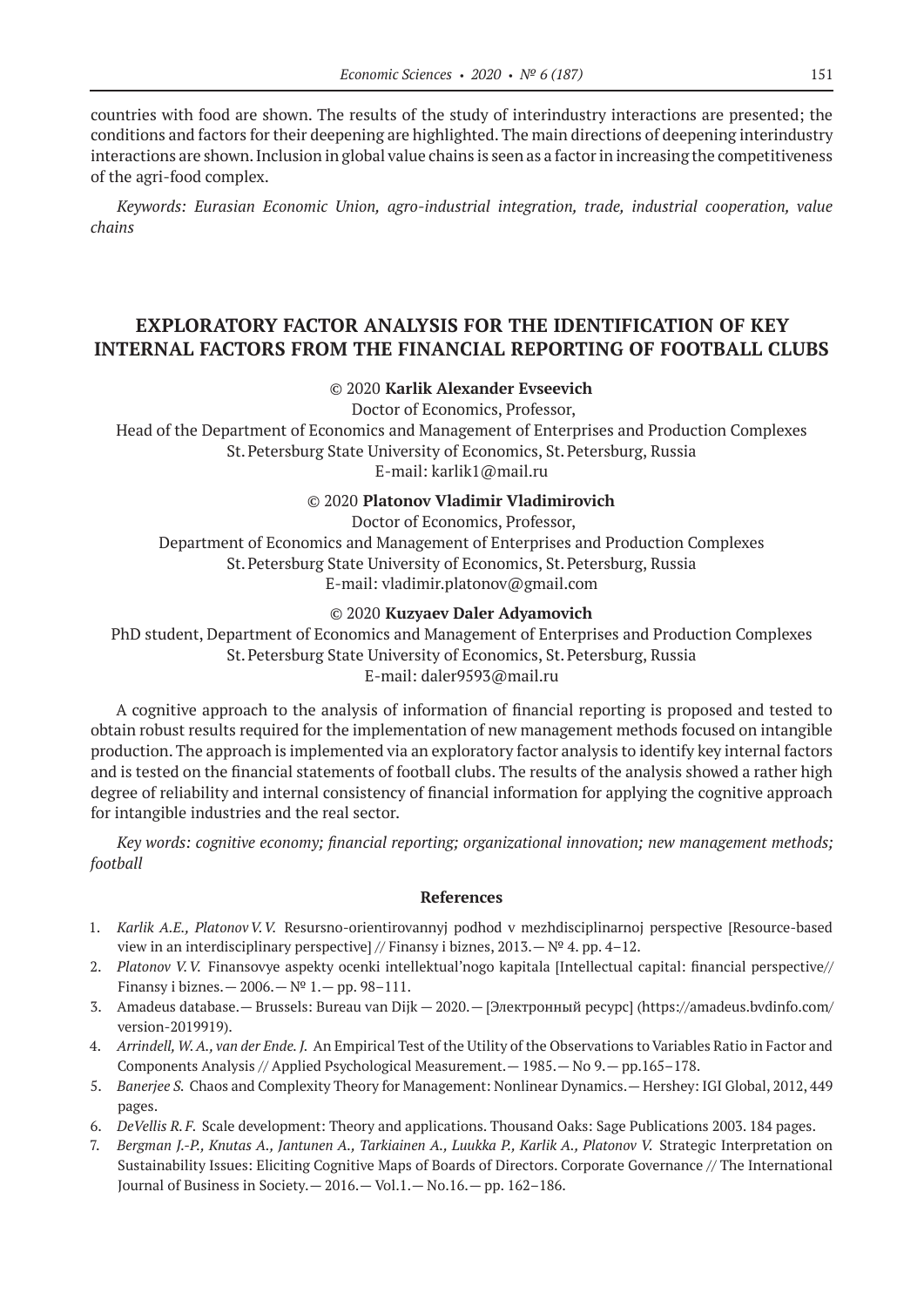- 8. *Gorsuch R.L.* Factor analysis. Toronto: Saunders. 1983. 359 pages.
- 9. *Gorsuch R.L.* Factor analysis (2nd ed.). Hillsdale NJ: Lawrence Erlbaum Associates. 1983. 425 pages.
- 10. *Hatcher L.* A Step-by-Step Approach to Using the SAS System for Factor Analysis and Structural Equation Modeling/ The SAS Institute. Review. Cary, NC — 1994. pp. 325–339.
- 11. *MacCallum R. C., Widaman K.F., Zhang S., Hong S.* Sample size in factor analysis // Psychological Methods.— 1999.— No 4.— pp. 84–99.

### **PROBLEMS OF ASSESSING THE QUALITY OF TAX ADVICE IN DIGITAL CONDITIONS IN RUSSIA**

### © 2020 **Knyazeva Natalya Vladimirovna**

Doctor of Economics, Candidate of Juridical Sciences General Director of NGOs «Association of Professional Forensic Experts», Moscow, Russia E-mail: expert-knyazeva@mail.ru

#### © 2020 **Pavlova Ksenia Sergeevna**

PhD, Associate Professor Samara State Economic University, Samara, Russia E-mail: mrs.pavlova@list.ru

Various approaches to obtaining the competencies required to work as a tax consultant are described. Attention is drawn to the lack of a transparent mechanism for selecting a consultant. The relevance of the development of the use of electronic resources and digital technologies in activities is indicated, which directly affects the timing of the provision of services and meets modern trends in the development of the digital economy.

*Keywords: consulting services, tax consultant, tax expert, judicial tax expert, specialist competence, assessment of tax consultant qualification*

### **CONFLICT RISKS AS A RESULT OF THE CORONAVIRUS INFECTION PANDEMIC IN HEALTH**

#### © 2020 **Niyazova Irina Mansurovna**

Psychiatrist-narcologist. Organizational, methodological and advisory department State-funded healthcare institution Tyumen region «Regional narcological dispensary», Tyumen, Russia E-mail: niyazovai@mail.ru

The article considers the impact of the coronavirus infection pandemic on Russian health care, analyzes both existing and potential risks of conflicts due to the coronavirus infection pandemic in health care. The consequences of the financial and economic crisis are analyzed, measures taken by the government in the current situation are considered. As research methods, the author applied systematization and generalization, as well as analytical, structural-logical and graphical methods. Based on the study, a conclusion was drawn on the impact of the coronavirus infection pandemic on Russian health care and the consequences of this effect on the risks of health conflicts.

*Keywords: pandemic, coronavirus infection, conflicts in healthcare, quality of medical care, financial and economic crisis*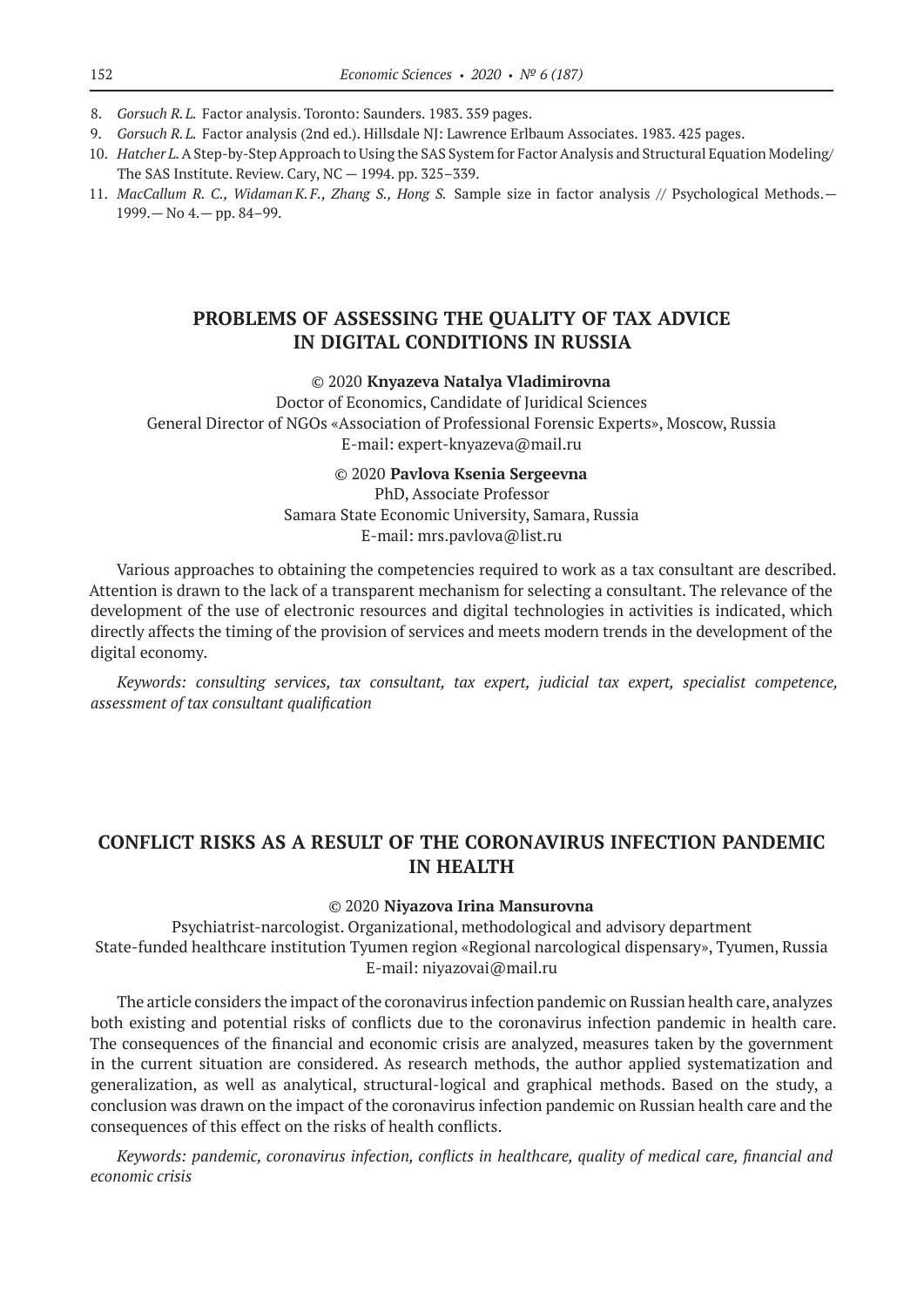- 1. *Anpilov S.M., SorochajkinA.N.* Rossiya v postpandemijnom mire [Russia in a post-pandemic world] // Osnovy ekonomiki, upravleniya i prava. [The Basics of economy, management and law] 2020. № 2 (21). S. 24–30.
- 2. *GromykoA.A.* Koronavirus kak faktor mirovoj politiki [Coronavirus as a factor in world politics] // Nauchnoanaliticheskij Vestnik Instituta Evropy RAN.[Scientific and Analytical Herald of the Institute of Europe RAS] 2020. № 2. S. 4–13.
- 3. *Dudin M.N., Lyasnikov N.V.* Veroyatnye social'nye i ekonomicheskie posledstviya pandemii koronavirusa COVID‑19 [Possible social and economical effects of the Covid-19 pandemic] // POISK: Politika. Obshchestvovedenie. Iskusstvo. Sociologiya. Kul'tura: nauchnyj i sociokul'turnyj zhurnal. [POISK: Politics, social science, arts, sociology, culture, science and social culture magazine] 2020. № 2 (79). S. 60–71.
- 4. *Esin P.A.* Scenarij razvitiya mirovogo rynka v usloviyah koronavirusnogo krizisa [The scenario of world market development in the Coronavirus crysis conditions] // Izvestiya Vuzov. PND. [University Herald] 2020. Tom 28. № 2. S. 158–167.
- 5. *Kadyrov F.N.* Prakticheskie aspekty vnedreniya professional'nogo standarta «Mladshij medicinskij personal» [Practical aspects of implementing a new professional standart «paramedical personell»] // Menedzher zdravoohraneniya. 2016. № 10. S. 62–70.
- 6. *Kul'kova I.A*. Vliyanie pandemii koronavirusa na demograficheskie processy v Rossii [Wagging of the coronavirus pandemic on demographic processes in Russia] // Human Rrogress. 2020. Tom 6. Vypusk 1. URL: http:// progresshuman.com/images/2020/Tom6\_1/Kulkova.pdf, svobodnyj. DOI 10.34709/IM.161.5 (data obrashcheniya: 28.05.2020).
- 7. *Mamedova M.* Professor Gundarov: My umrem ne ot koronavirusa, a ot straha i unichtozhennogo zdravoohraneniya [«We will die not from the coronavirus, but from fear and destroyed healthcare.»] // Svobodnaya pressa, 30 marta 2020. URL: https://svpressa.ru/health/article/261094/ (data obrashcheniya: 20.05.2020).
- 8. *Niyazova I.M.* Professional'nye standarty kak instrument povysheniya effektivnosti upravleniya personalom v medicinskih uchrezhdeniyah [Professional standards as a tool to improve the efficiency of personnel management in medical institutions.] // Menedzher zdravoohraneniya [Healthcare manager]. 2019. № 10. S. 31–36.
- 9. *Skvorcova V.I.* 85 proekcij nacproekta «Zdravoohranenie» [85 projections of the national project «Health Care»] // Gajdarovskij forum (g. Moskow, 15.01.2019) URL: https://youtu.be/k6aTEA0DZCc (data obrashcheniya: 20.05.2020).
- 10. *Soldatova S.S., Pivkina K.R.* Ekonomicheskie posledstviya pandemii«COVID‑19» dlya Rossii [«The economic consequences of the Covid‑19 pandemic for Russia.»] / StudNet. 2020. № 2. S. 260–265.
- 11. *StarodubovV.I., Kadyrov F.N., Obuhova O.V.* i dr. Analiticheskij doklad Central'nogo nauchno-issledovatel'skogo instituta organizacii i informatizacii zdravoohraneniya Ministerstva zdravoohraneniya Rossijskoj Federacii «Vliyanie koronavirusa covid‑19 na situaciyu v rossijskom zdravoohranenii». Versiya 1.0 (po sostoyaniyu na 26.04.2020g.) [Analytical report of the Central Institute for Organization and Informatization of Health of the Ministry of Health of the Russian Federation «The effect of coronavirus «covid-19» on the situation in Russian health care version 1.0 (as of 04/26/2020.)] URL: https://mednet.ru/images/materials/news/doklad cniioiz po COVID-19-2020\_04\_26.

### **EVALUATION OF VOLUMES OF AGRARIAN PRODUCTION DEPENDING ON THE STRUCTURE OF RESOURCE COSTS**

#### © 2020 **Potapov Andrey Pavlovich**

Candidate of Economic Sciences, Associate Professor, Leading Researcher Institute of Agrarian Problems of Russian Academy of Sciences, Saratov, Russia E-mail: appotapov@mail.ru ORCID: 0000–0002–8327–4060

The calculations of the structure of resource costs of agricultural production are made. Using the method of constructing the production function, the degree of influence of changes in the volume of resource costs on the production output is studied. The forecasts of gross output of agriculture depending on the cost structure of the main production resources are presented.

*Keywords: resource potential, agrarian production, cost structure, production function, forecasting*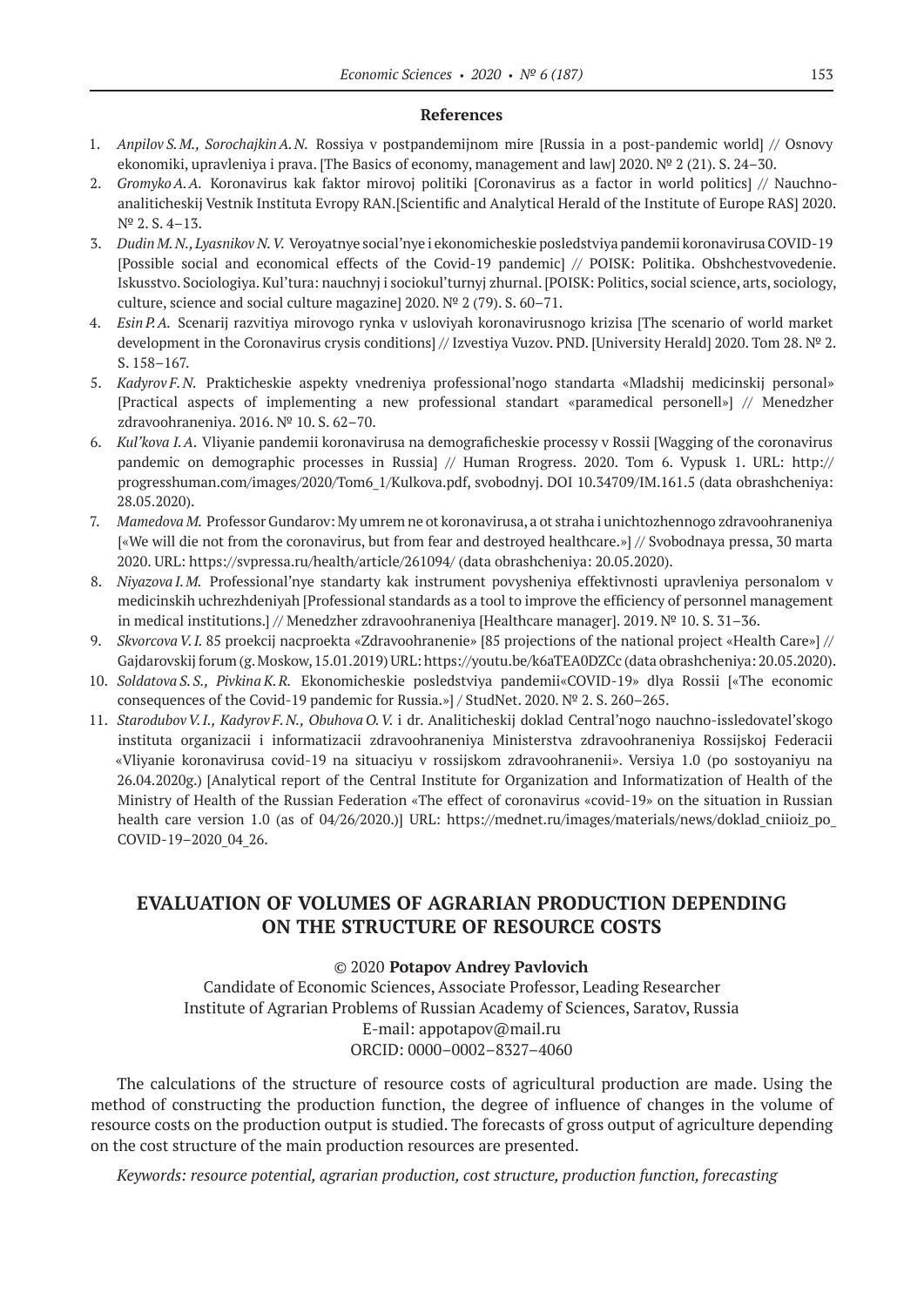- 1. *Andryuschenko S.A., Vasilchenko M.Ya.*The methodology of the input-output balance in the strategic management of the production potential of the agricultural sector of Russia // Agricultural scientific journal. 2015. No. 8.— P. 68–74.
- 2. National report on the progress and results of the implementation in 2018 of the State Program for the Development of Agriculture and Regulation of Agricultural Products, Raw Materials and Food Markets / Ministry of Agriculture of the Russian Federation.— M., 2019.— 180 p.— P. 92.
- 3. *Potapov A.P.*Assessment of the dynamics of resource costs and resource intensity of agrarian production in Russia // Agricultural scientific journal. 2018. No. 5.— P. 85–91.
- 4. *Potapov A.P.*Balanced economic mechanisms of growth of efficiency of using the resource potential of agrarian production // Regional agricultural systems: Economics and sociology. 2019. No. 3.— URL: http://www.iagpran.ru/ journal.php?tid=764.
- 5. Russia in Figures: Statistical Handbook / Rosstat. М., 2020. 550 p.— P. 359–361.
- 6. Federal State Statistics Service URL: https://www.gks.ru/accounts.
- 7. National Input-Output Tables, Relaesed November 2016.— URL: http://www.wiod.org/new\_site/database/niots. htm.

# **HUMAN RESOURCES FOR THE DIGITAL ECONOMY. DIGITALIZATION OF EDUCATION. DIGITAL LITERACY**

### © 2020 **Strokov Aleksey Aleksandrovich**

Senior teacher-methodologist of the department of methodological support of the educational process of the educational department

Nizhny Novgorod Academy of the Ministry of Internal Affairs of Russia, Nizhny Novgorod, Russia E-mail: strokoff@list.ru

The article analyzes the issues of improving the system of higher education and training for the digital economy of the Russian Federation.

*Keywords: education system, digital economy, competent personnel, digitalization of education, digital competences, digital literacy.*

### **PLANNING THE EFFICIENT OPERATION OF A THERMAL POWER PLANT**

#### © 2020 **Sukhareva Evgeniya Viktorovna**

PhD in economics, Associate professor of Department economics in energy and industry National Research University «MPEI», Moscow, Russia E-mail: sukharevayevv@mpei.ru

The article presents an overview of technical and economic criteria for the efficiency of the CHP. The influence of competitive energy markets on the operation of thermal power plants is considered. The relationship between the CHPP and the generating company is described. Scenarios for planning the operation of a thermal power plant have been formed.

*Keywords: efficiency of the CHPP, planning to operate, criteria of efficiency, competitive energy markets, operation of CHP.*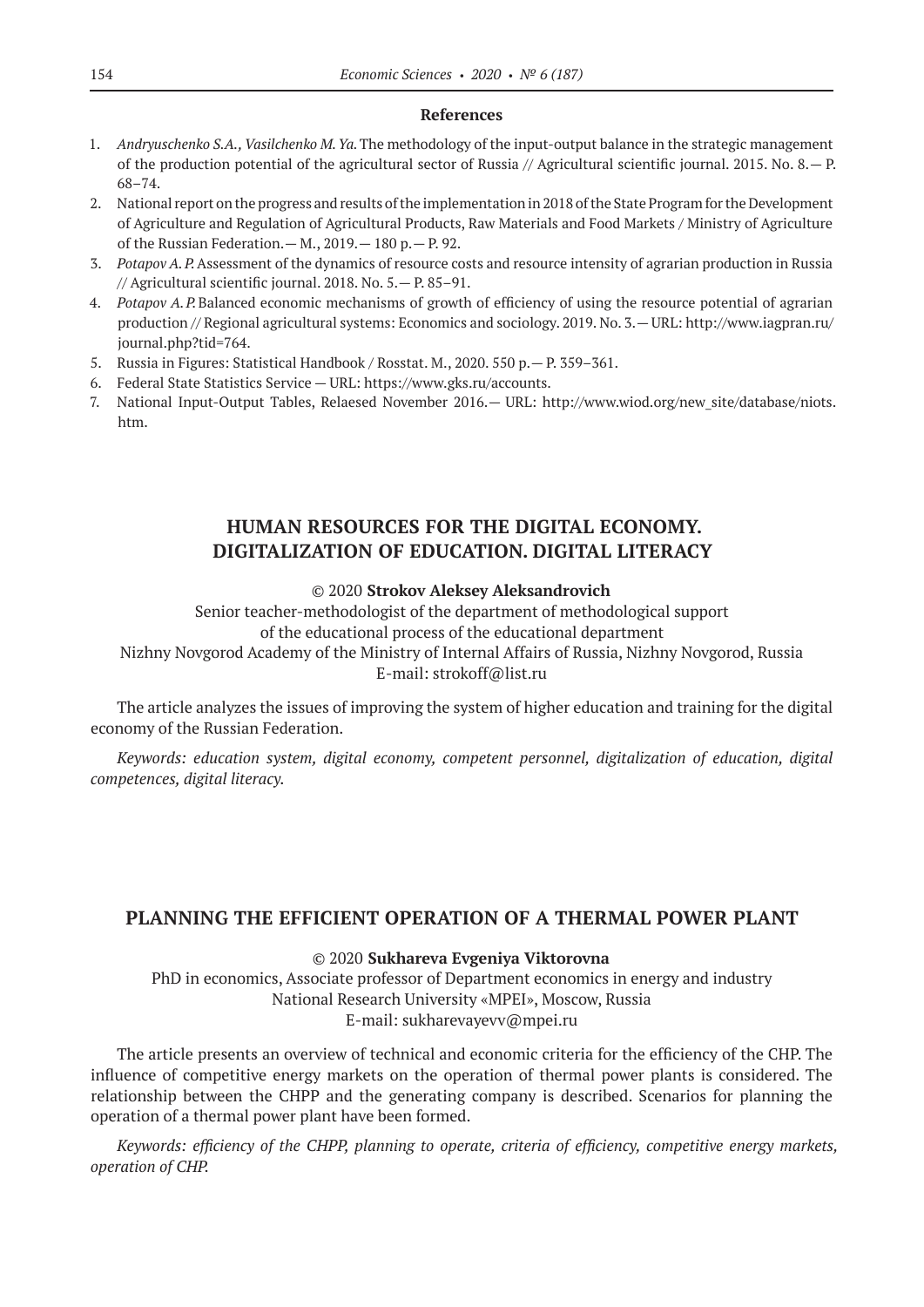- 1. GOST R ISO 9000–2015 of the quality management System
- 2. *Burov, V.D*. Thermal power stations: textbook for universities. / V.D.Burov, E.V.Dorokhov, D.P.Elizarov, and others; ed. V.M.Lavygin, A.S.Sedlov, S.V.Tsanev.— 3rd ed., stereot.— Moscow: publishing house of MEI, 2009.— 466 p.
- 3. *Sokolov, E.Y*. district Heating and heat networks: Textbook for universities.— 7th ed. Stereot / E.Ya.Sokolov-M.: publishing house of MEI, 2001.— 472s.
- 4. *Arakelyan, E.K*.Method of multi-criteria optimization of coverage of daily schedules of electric load taking into account real dynamic characteristics of TPP equipment/ E.K.Arakelyan, S.A.Minasyan, G. E. agababyan // Proceedings of the international scientific conference, SOTTROL-2005, - M.: Izd. MEI, 2005.
- 5. *Sukhareva, E.V.*Improving the methodology of technical and economic justification of the choice of the main power equipment for a gas turbine power plant/ E.V.Sukhareva, E.M.Lisin, I.I.Komarov, G.N.Kurdyukova // Economics and entrepreneurship.  $-2015$ .  $-$  no. 8, part  $1$ .  $-$  P. 716–722.
- 6. *Sukhareva, E.V*.Mechanism of planning of production and economic activity of a thermal power plant in the conditions of competitive energy markets: dis. kand. Econ. Sciences: 08.00.05 / Sukhareva, Evgeniya Viktorovna. Moscow, 2017, 200 p.
- 7. *Gitelman, L.D.* Energy business: textbook / L.D.Gitelman, B.E.Ratnikov.— M.: Delo, 2006.— 600 p.

### **OPEN INNOVATION MODEL POTENTIAL AND ITS USE**

### © 2020 **Udaltsova Natalia Leonidovna**

PhD in Economics, Associate Professor at the Department of Management and Innovation Financial University under the Government of the Russian Federation, Russia, Moscow E-mail: udaltsova.nl@yandex.ru

The article examines and explores the model of «open innovation». The author highlights the main advantages of the «open innovation» model and the disadvantages of the «closed innovation» model. The main risks of the «open innovation» model are identified and the main factors that have determined the development and relevance of this model are analyzed.

*Keywords: open innovation, innovation, technological development*

### **MODEL OF INFLUENCE OF THE INVESTMENT STRUCTURE ON THE RESULTS OF CONSTRUCTION ACTIVITY**

#### © 2020 **Yu Jinchen**

Postgraduate student, Enterprises and industrial complexes economy and management department St.Petersburg State University of Economics, St.Petersburg, Russia E-mail: may\_9171@mail.ru

The article identifies the features of foreign direct investment in the construction sector of Russia. The dynamics and structure of foreign direct investment in the construction sector of Russia are analyzed. A model of the dependence of the influence of the investment structure on the results of construction activities is revealed.

*Keywords: foreign direct investment, construction, dynamics, structure*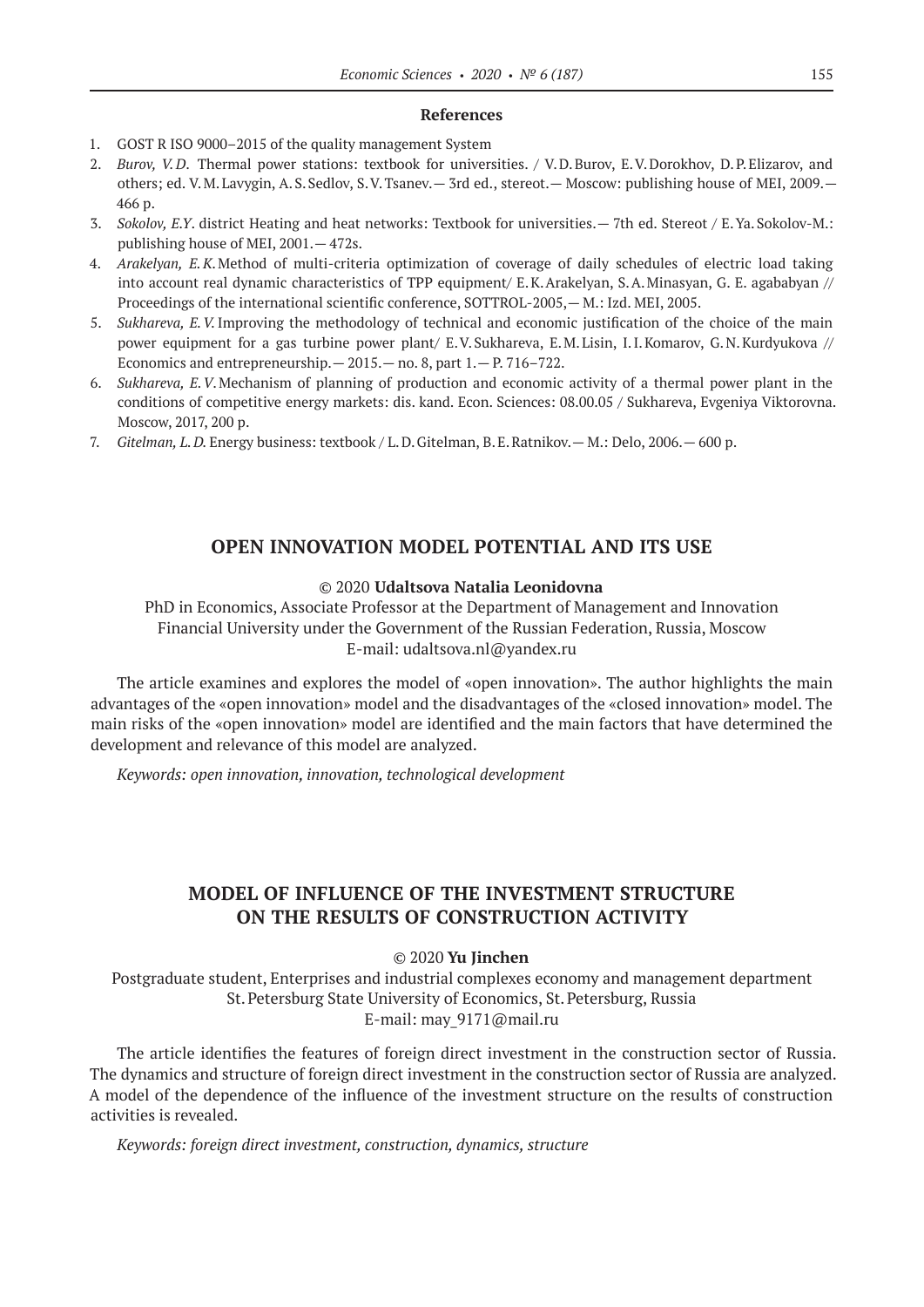### **FINANCE, MONEY CIRCULATION AND CREDIT**

### **DETERMINATION OF INDUSTRIAL FACTORS OF PUBLIC-PRIVATE PARTNERSHIP DEVELOPMENT**

#### © 2020 **Khrustova Liubov Evgenievna**

Candidate of Economics, Head Teacher of Department of Corporate Finance and Corporate Governance Financial University under the Government of the Russian Federation, Moscow, Russia E-mail: LEHrustova@fa.ru

### © 2020 **Pukhova Marina Mikhailovna**

PhD in Economics, Associate Professor Department of Corporate Finance and Corporate Governance Financial University under the Government of the Russian Federation, Moscow, Russia E-mail: MPuhova@fa.ru

The practice of public-private partnerships (PPPs) identifies industries with the highest performance of realizing PPP projects. This trend allows us to talk about the existence of some industry characteristics that determine the preference for using the PPP mechanism in specific areas. The aim of the study was to identify and classify the factors of industrial PPP development.

*Keywords: public-private partnership, PPP, industrial aspect, PPP projects, PPP factors, factors' classification*

#### **References**

- 1. *Agazarjan N.V.*Analiz mirovogo opyta primenenija mehanizma gosudarstvenno-chastnogo partnerstva [Analysis of world experience in applying the mechanism of public-private partnership] // Gosudarstvenno-chastnoe partnerstvo.— 2016.— Т. 3.—№ 2.— pp. 151–172.
- 2. *Breusova A.G.*Ocenka institucional'noj sredy razvitija gosudarstvenno-chastnogo partnerstva v ramkah realizacii klasternyh proektov [Assessment of the institutional environment for the development of public-private partnerships in the framework of cluster projects] // Vestnik Omskogo universiteta. Seriya «Ekonomika». -- 2018. --№ . 3.— pp. 173–184.
- 3. Gal'cheva Anna. Eksperty otsenili ushcherb dlya gosudarstvenno-chastnykh proektov iz-za virusa [Experts Assessed Virus Damage to Public-Private Projects]. / Novostnoy portal RBС. [Electronic resource]. Access mode: https://www.rbc.ru/economics/25/03/2020/5e79ec309a79474781fd0af3.
- 4. Gosudarstvenno-chastnoe partnerstvo: zarubezhnyy opyt proektnogo finansirovaniya: sbornik statey. Vyp. 2 [Public-private partnership: foreign experience in project financing: collection of articles. Issue 2] / I.A.Nikonovoy, I.Z.Yaryginoy.— Moscow: KNORUS, 2018–268 p.
- 5. Murav'ev N.V.Vnutrennie i vneshnie faktory razvitiya gosudarstvenno-chastnogo partnerstva v Rossii [Internal and external factors in the development of public-private partnerships in Russia] // Izvestiya Saratovskogo universiteta. Novaya seriya. Seriya Ekonomika. Upravlenie. Pravo.— 2012.— Т. 12.—№ . 1.— pp. 27–32.
- 6. Rukovodstvo APMG po sertifikatsii v oblasti gosudarstvenno-chastnogo partnerstva (GChP) [APMG Public Private Partnership (PPP) Certification Guide] / ADB, EBRD, IDB, IsDB, MIF, PPIAF and WBG, 2016.— 178 p.
- 7. *Savrukov A.N., Savrukov N.T., Kozlovskaya E.A.* K voprosu o faktorakh i usloviyakh realizatsii proektov gosudarstvenno-chastnogo partnerstva [To the question of factors and conditions for the implementation of public-private partnership projects] // Finansy i kredit.— 2019.— Т. 25, № 12.— pp. 2831–2842.
- 8. *Sazonov V.E.*Preimushchestva, nedostatki i riski gosudarstvenno-chastnogo partnerstva [Advantages, disadvantages and risks of public-private partnerships] // Vestnik Rossiyskogo universiteta druzhby narodov. Seriya: Yuridicheskie nauki.— 2012.—№ . 3.— pp. 99–108.
- 9. *Fedorova E. A., Dovzhenko S.E., GurinaV.A.*Analiz faktorov, vliyayushchikh na effektivnost' razvitiya gosudarstvenno-chastnogo partnerstva v Rossii [Analysis of factors affecting the effectiveness of public-private partnerships in Russia] // Daydzhest-finansy..— 2013.—№ . 5.— pp. 39–52.
- 10. Market Update. Review of the European PPP Market in 2019 / European PPP Expertise Centre. European Investment bank, 03/2020.— 14 p.
- 11. *Osei-Kyei R., ChanA.P.C.*Review of studies on the Critical Success Factors for Public–Private Partnership (PPP) projects from 1990 to 2013 // International journal of project management. — 2015. — T. 33. —  $N^{\circ}$ . 6. — pp. 1335– 1346.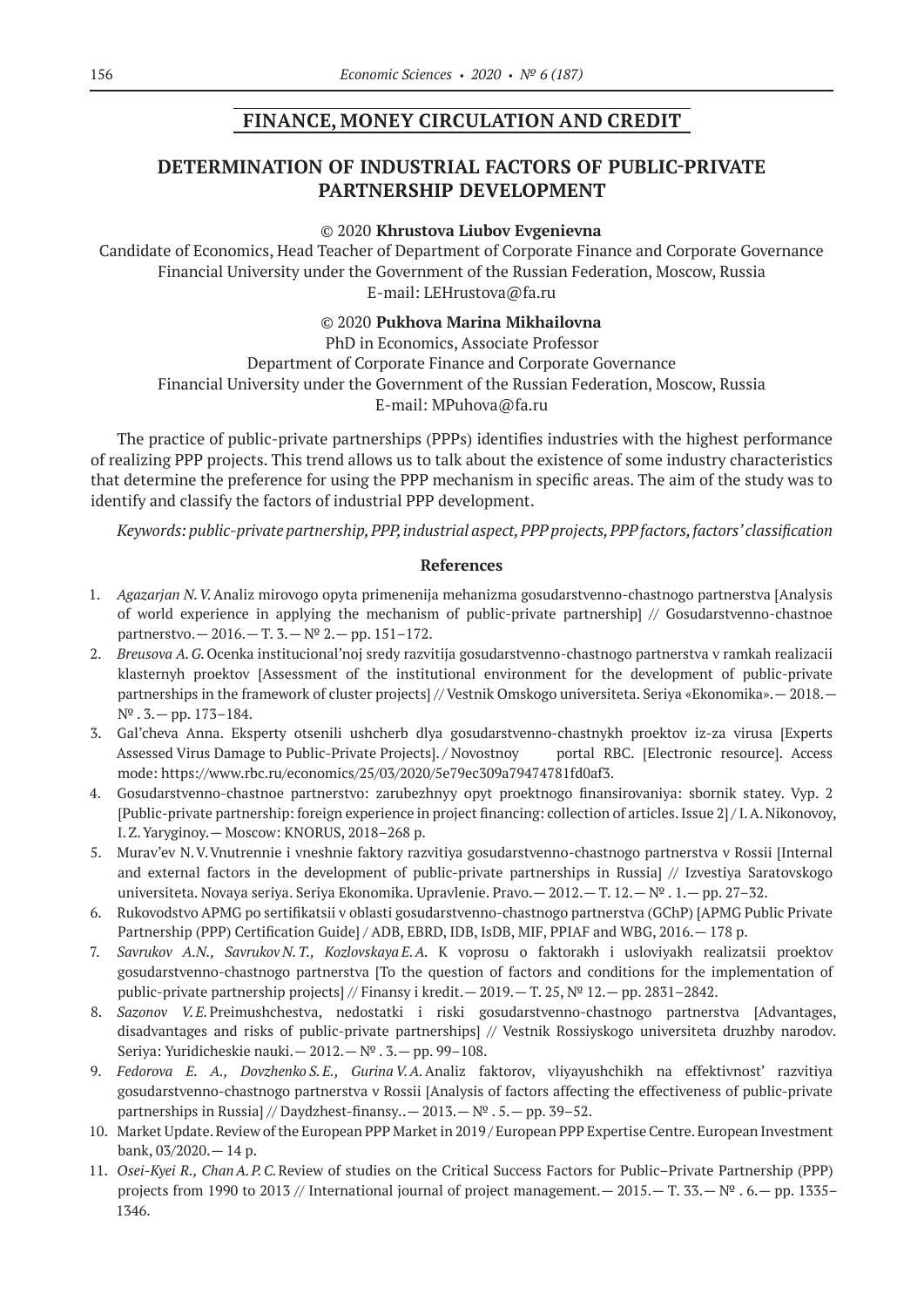### **BOOK KEEPING, STATISTICS**

### **THE ROLE OF NON-FINANCIAL REPORTING IN IMPROVING COMPANY'S IMAGE**

© 2020 **Basova Maria Mikhailovna**

Candidate of science in economics, Associate Professor Department of accounting, analysis and audit Financial University under the Government of the Russian Federation, Moscow, Russia

The article shows the role of the category «non-financial reporting of the organization» for the formation of a positive image in the minds of stakeholders. On the example of non-financial reporting «at the height of capabilities» Aeroflot group shows the mechanism for assessing the image of the organization by different groups of stakeholders, indicating the compliance of the elements of the company's image to the reporting sections.

*Keywords: Image of the organization; non-financial reporting of the organization; stakeholders; brand; consumer loyalty index; structure of the company's image; elements of the company's image.*

# **THE ROLE AND IMPORTANCE OF CONTROL OF THE MOVEMENT OF FIXED ASSETS IN GOVERNMENT AGENCIES**

### © 2020 **Petrov A.M.**

Doctor of Economic Sciences, Professor of the Accounting, Analysis and Audit Department Financial University under the Government of the Russian Federation, Moscow, Russia E-mail: palmi@inbox.ru

Control is a system of measures that allows to identify shortcomings in the work of divisions and reasons for their formation in a timely manner, as well as to motivate employees of the enterprise to perform their duties in good faith. In addition, due to internal control, shortcomings, hidden reserves and risks to which the enterprise is exposed are identified in a timely manner, and on the basis of the conclusions received, the necessary measures are taken to improve the activities and limit the risks of the activities of State unitary enterprises.

*Keywords: tasks, tools, control, crisis situations, mechanisms, approaches, projects, expenditures, implementation, funds, finance, economic information, efficiency.*

# **PLANNING OF COST OF SERVICES IN THE HOUSING AND COMMUNAL INDUSTRY IN THE CONDITIONS OF INCREASED READINESS**

#### © 2020 **Shlychkov Dmitry Sergeevich**

PhD in Economics, Associate Professor, Department of Accounting, Analysis and Audit Financial University under the Government of the Russian Federation, Moscow, Russia E-mail: sds457@mail.ru

The calculation of the cost of goods (works, services) is one of the important strategic areas in the financial and production activities of an economic entity. In a number of sectors of the economy, the definition of cost is strictly correlated with the production process and the norms of consumption of resources for production. Calculation of services is a more flexible process, while the formation of the cost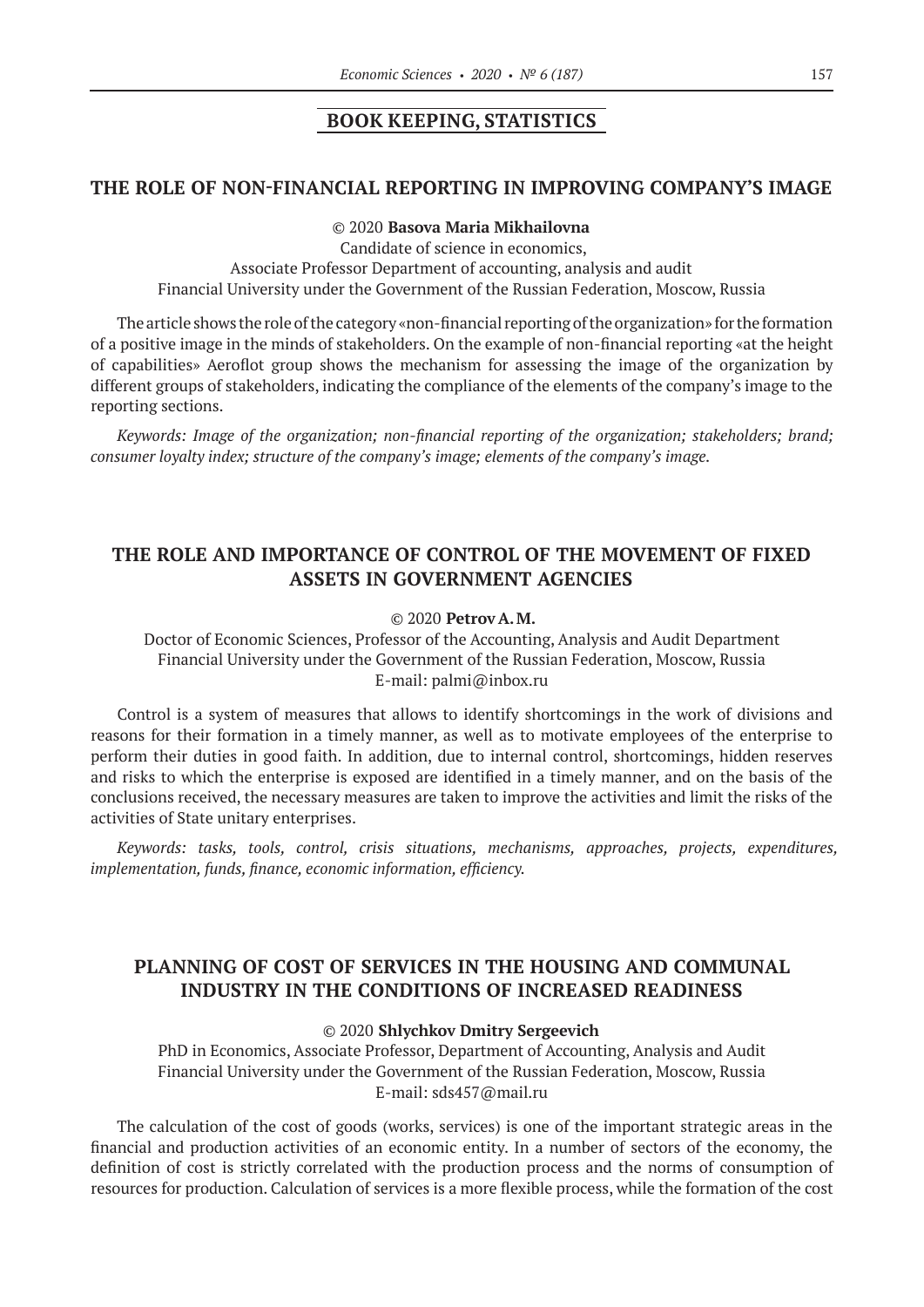of services can be affected by an external factor — the cost of services in the market for similar services from competitors. The article considers the formation of the cost of services in the housing and communal sector of the economy. The process of calculation and calculation in particular housing services is defined in three stages: planning, budgeting, calculation, which determined the main result of the study. In addition, the above steps were applicable in the construction of the Porter value chain.

*Keywords: planning, budgeting, calculation, housing service, value chain.*

#### **References**

- 1. Decree of the Government of the Russian Federation of 04.03.2013 No. 290 (as amended on 12/15/2018) «On the minimum list of services and work necessary to ensure the proper maintenance of common property in an apartment building, and the procedure for their provision and implementation» (together with the «Rules the provision of services and the performance of work necessary to ensure the proper maintenance of common property in an apartment building «)
- 2. *Korobko V.I.*The economy of an apartment building: textbook. manual for university students enrolled in the field of «Organization Management», «State and Municipal Administration» / V.I.Korobko.— M .: UNITY-DANA, 2015.— 303 p.
- 3. *Nikolaeva O.E., Alekseeva O.V.*Strategic management accounting.— M.: URSS Editorial, 2003.— 304 p.
- 4. *Ryan B.*Strategic accounting for the head / TRANS. from English under the editorship of V.A.Mikryukova. -.: Audit, UNITY, 1998.— 616 p.
- 5. Management accounting: official CIMA terminology / Per. *from English O.E.*Nikolaeva, T.V.Shishkova.— M.: Publishing House FKB-PRESS, 2004.— 200 p.

# **MODELING AND SYSTEM APPROACH TO THE PROBLEM OF CORRUPTION IN STATE AUTHORITIES**

### © 2020 **Yurchenko Kristina Alekseevna**

Assurance Department, staff Ernst&Young LLC, Moscow, Russia E-mail: gabikris@mail.ru

In the article, the main provisions of the theory of systems are examined step by step, their practical interpretation is provided with a focus on the anti-corruption system in the Russian government; the methodology of system research is identified, the procedures of system analysis are described, the topic of systems modeling is described, the root cause of the problem is justified, the composition of the external environment of the system is determined, the Black Box model is compiled, the structure model of the system is studied, the main stakeholders are identified and the goals they pursue are described This system also offers solutions to the problem and describes the constraints that contribute to each solution, formed a tree of goals for the selected solution; quantitative indicators of the state of the system are identified by which you can track the status of the solution to the problem.

*Keywords: state institutions, corruption, system of government bodies, system analysis, black box model, composition and structure model, global corruption barometer, goal tree, modeling*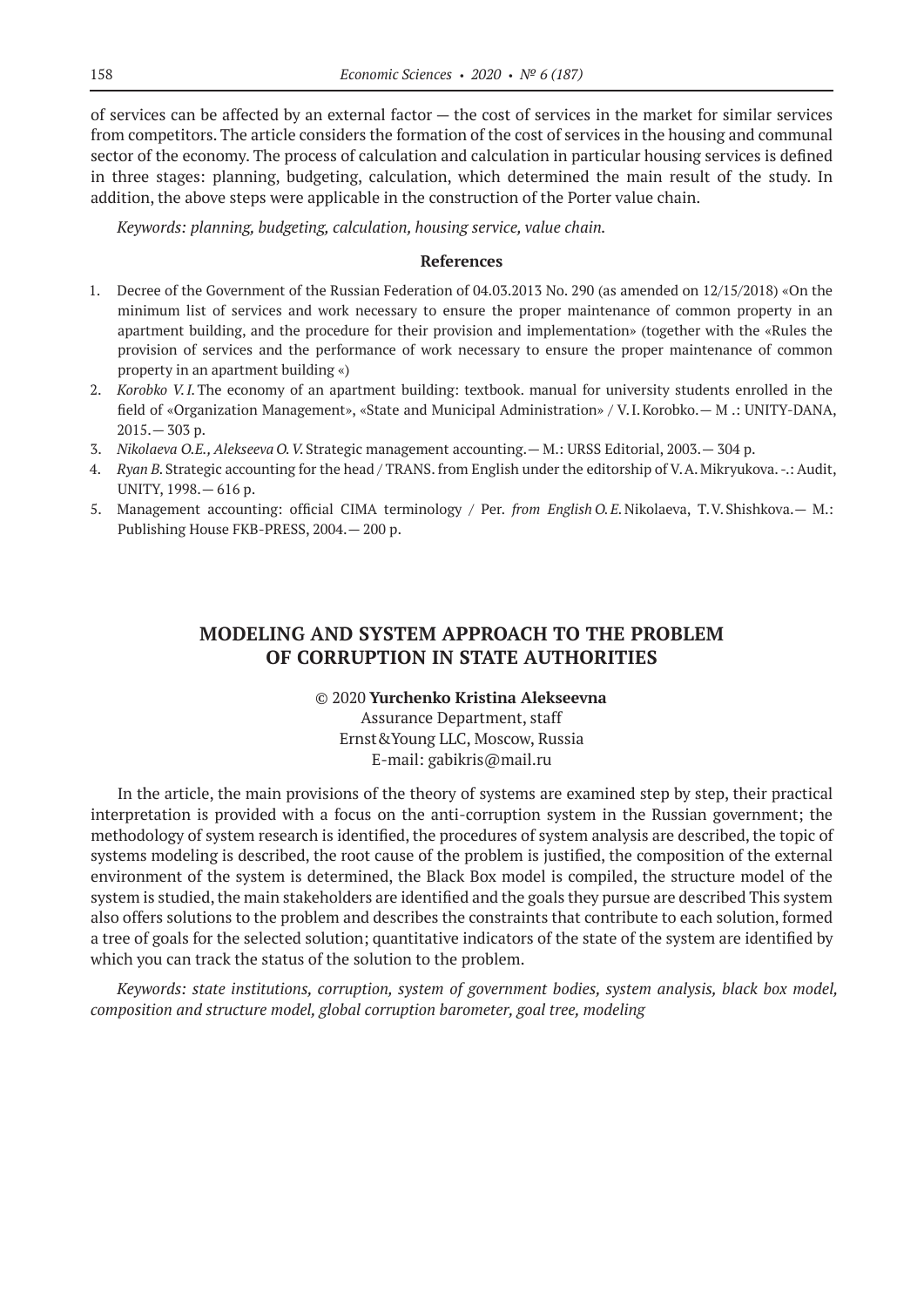### **WORLD ECONOMY**

# **ANALYSIS OF COMPETITIVE POTENTIAL OF SWEDISH KRONA IN THE GLOBAL MONETARY AND FINANCIAL SYSTEM**

© 2020 **Alekseev Petr Viktorovich**

PhD in Economics, Leading Researcher Institute for the Global Economy and International Finance Financial University under the Government of the Russian Federation, Moscow, Russia

Currently, the swedish krona is one of the least stable leading currencies in the global monetary and financial system, prone to steady devaluation, due to the gradual deterioration of the socio-economic situation in Sweden in recent decades. The article indicates that the coronavirus pandemic that began in 2019 can become an additional factor in the depreciation of the Swedish krona. In this regard, further weakening of the competitive position of the Swedish krona in the global monetary and financial system (IMFS) is expected as a result of a number of identified subjective and objective factors.

*Keywords: global monetary and financial system, Sweden, Swedish krona, competition of currencies, inflation targeting.*

#### **References**

- 1. Annual Report on Exchange Arrangements and Exchange Restrictions 2018. S. 7. URL: https://www.imf.org/ en/Publications/Annual-Report-on-Exchange-Arrangements-and-Exchange-Restrictions/Issues/2019/04/24/ Annual-Report-on-Exchange-Arrangements-and-Exchange-Restrictions‑2018–46162. Data obrashhenija: 15.06.2020.
- 2. Rejting informacionno-analiticheskogo izdanija «Banki segodnja» «TOP‑10 samyh stabil'nyh valjut v mire». https://bankstoday.net/last-articles/top‑10‑samyh-stabilnyh-valyut-v-mire. Data obrashhenija: 15.06.2020.
- 3. Triennial Central Bank Survey. Foreign Exchange Turnover in April 2019. P.11. Basel, BIS, 16 September 2019. URL: https://www.bis.org/statistics/rpfx19.htm. Data obrashhenija: 15.06.2020.
- 4. Minfin Shvecii: razmer padenija VVP iz-za krizisa zavisit ot struktury jekonomik stran. URL: https://tass.ru/ ekonomika/8567425. Data obrashhenija: 15.06.2020.
- 5. URL: https://www.bankofengland.co.uk/boeapps/database/fromshowcolumns.asp? Travel=NIxAZxRSxSUx&From Series=1&ToSeries=50&DAT=RNG&FD=1&FM=Jan&FY=2007&TD=31&TM=Dec&TY=2010&FNY=&CSVF=TT& html.x=135&html.y=40&C=ECY&Filter=N. Data obrashhenija: 15.06.2020.
- 6. URL: https://www.ecb.europa.eu/stats/policy and exchange rates/euro reference exchange rates/html/eurofxrefgraph-sek.en.html. Data obrashhenija: 15.06.2020.
- 7. Free fall of Swedish Krona comparable to a country suffering a coup d'etat. https://www.sott.net/article/411538- Free-fall-of-Swedish-Krona-comparable-to-a-country-suffering-a-coup-d-etat. Data obrashhenija: 15.06.2020.

### **TRADING ROBOT BASED ON THE RELATIVE STRENGTH INDEX (RSI) INDICATOR**

#### © 2020 **Papusha Sofya Ilyinichna**

Department of Data Analysis, Decision Making and Financial Technology Financial University under the Government of the Russian Federation, Moscow, Russia E-Mail: sofia.papusha@gmail.com ORCID: https://orcid.org/0000–0002–5871–1230

The financial market allows you to work with a large number of indicators and trading robots based on these indicators. The RSI index was developed in 1978 and shows the strength of the trend and the likelihood of a change. Most robots based on the RSI indicator do not have constant profitability and depend on certain market situations — the so-called overbought and oversold zones. Moreover, outside